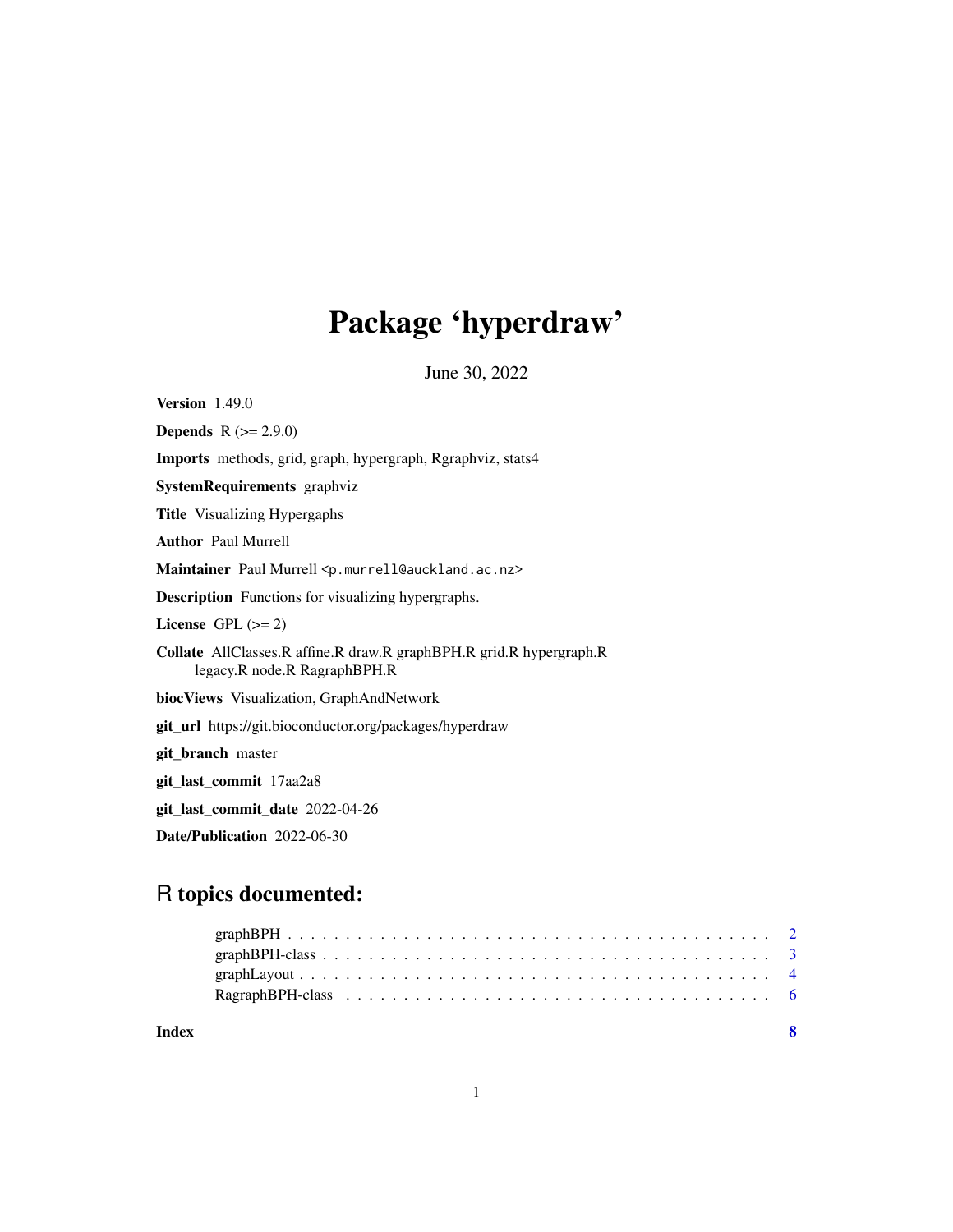<span id="page-1-0"></span>

# Description

A convenience constructor for [graphBPH-class](#page-2-1) objects. This is a generic function.

### Usage

```
graphBPH(graph, edgeNodePattern, ...)
```
#### Arguments

graph Some form of graph that is to be converted into a graphBPH object. edgeNodePattern A regular expression used to distinguish between normal nodes and edge nodes. ... Potential arguments to other methods.

# Value

An object of class [graphBPH-class](#page-2-1)

# Methods

- graphBPH signature(graph = "graphNEL", edgeNodePattern = "character"): create a graphBPH object from a (directed) graphNEL object.
- graphBPH signature(graph = "Hypergraph", edgeNodePattern = "missing"): create a graphBPH object from a Hypergraph object (where all Hyperedges are DirectedHyperedges).

#### Author(s)

Paul Murrell

### References

Falcon, S. and Gentleman, R. hypergraph: A package providing hypergraph data structures.

Gentleman, R. and Whalen, E. and Huber, W. and Falcon, S. graph: A package to handle graph data structures.

# See Also

[graphBPH-class](#page-2-1)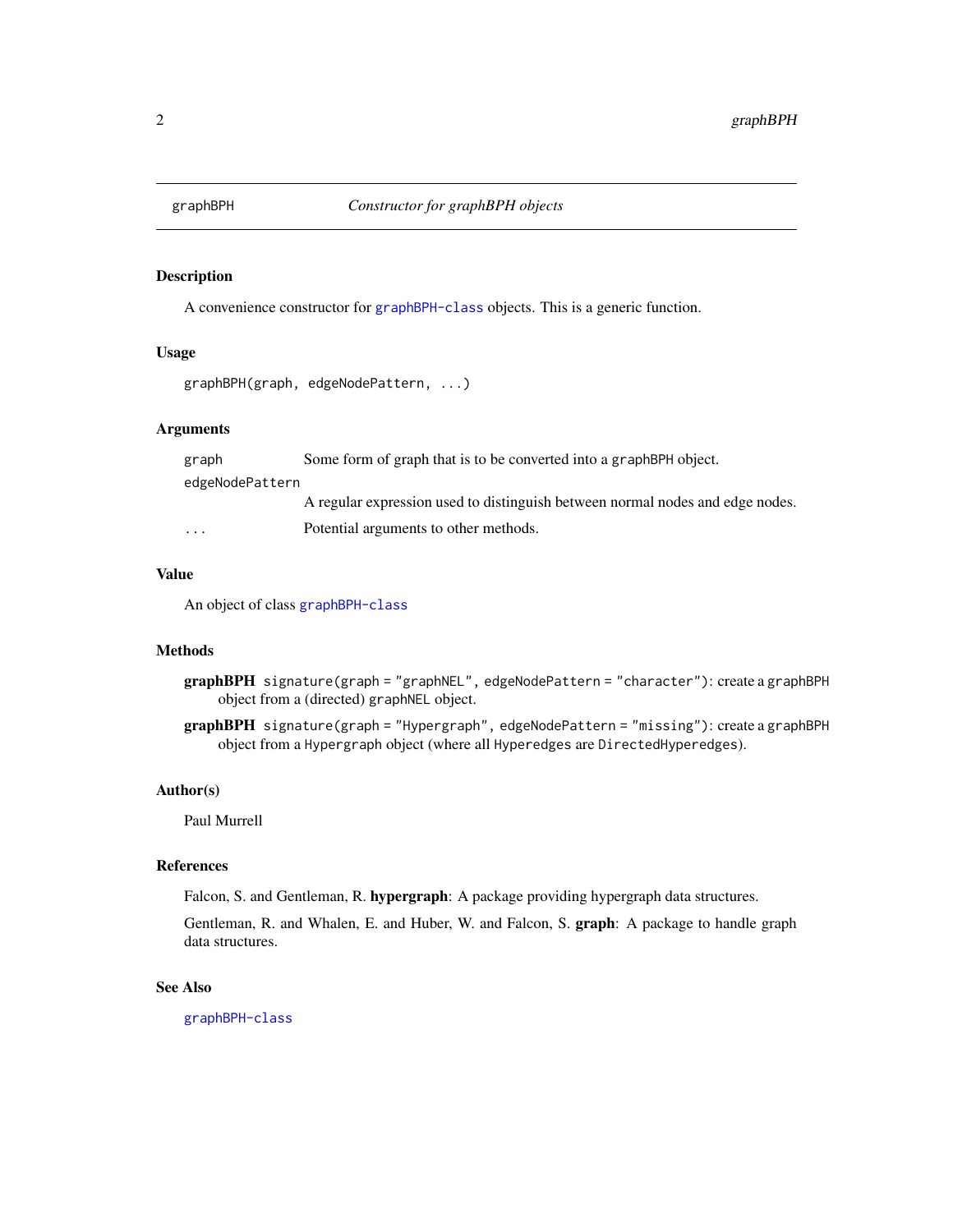<span id="page-2-1"></span><span id="page-2-0"></span>graphBPH-class *Class "graphBPH"*

#### Description

A bipartite representation of a hypergraph. The purpose of this class is to support visualization of the hypergraph; it is not intended for analysis or manipulation of the hypergraph.

#### Objects from the Class

Objects can be created by calls of the form new ("graphBPH", graph, edgeNodePattern,  $\dots$ ). There is also a convenience function graphBPH().

A graphBPH object consists of a graphNEL object, which must obey some strict rules:

- nodes in the graph are divided into two sets: normal nodes and edge-nodes,
- all edges in the graph must connect a normal node to an edge node,
- the graph must be a directed graph.

The edgeNodePattern is a regular expression that is used to define the set of edge-nodes.

### **Slots**

graph: Object of class graphNEL. This graph must obey the constraints described above.

edgeNodePattern: Object of class character. The regular expression used to define edge-nodes.

nodes: Object of class character. Records which nodes in the graph are normal nodes.

- edgeNodes: Object of class character. Records which nodes in the graph are edge-nodes.
- edgeNodeIO: Object of class list. Records information about which edges enter and exit each edge-node.

#### Methods

- plot signature( $x =$ "graphBPH",  $y =$ "ANY"): draw a representation of the hypergraph where edges between normal nodes in the graph pass through an intermediate edge-node in a nice smooth curve.
- graphLayout signature(graph = "graphBPH", layoutType = "missing"): convert the graphBPH object to a RagraphBPH object (using a default layout method).
- graphLayout signature(graph = "graphBPH", layoutType = "character"): convert the graphBPH object to a RagraphBPH object (using the specified layout method).

#### Author(s)

Paul Murrell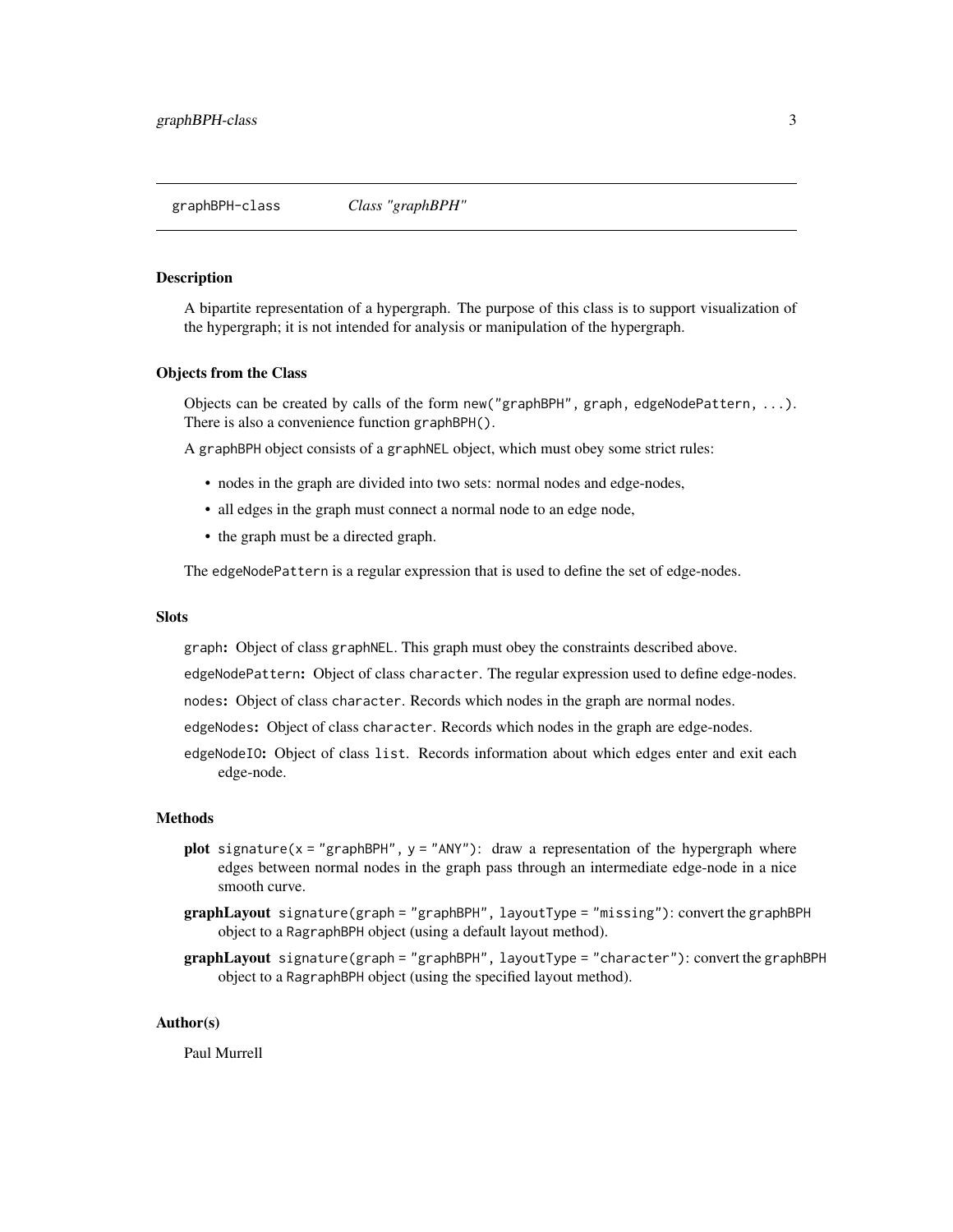#### <span id="page-3-0"></span>References

Gansner, E.R. and and North, S.C. (1999) An open graph visualization system and its applications to software engineering, *Software - Practice and Experience*, 30:1203–1233.

Gentleman, R. and Whalen, E. and Huber, W. and Falcon, S. graph: A package to handle graph data structures.

Gentry, J. and Long, L. and Gentleman, R. and Falcon, S. and Hahne, F. and Sarkar, D. and Hansen, K. Rgraphviz: Provides plotting capabilities for R graph objects.

#### See Also

[agopen](#page-0-0), [graphLayout](#page-3-1) and [graphNEL](#page-0-0) [RagraphBPH](#page-5-1)

#### Examples

```
nodes <- c(LETTERS[1:5], paste("R", 1:3, sep=""))
testgnel <- new("graphNEL",
                nodes=nodes,
                edgeL=list(
                  A=list(edges=c("R1", "R2")),
                  B=list(edges="R2"),
                  C=list(),
                  D=list(edges="R3"),
                  E=list(),
                  R1=list(edges="B"),
                  R2=list(edges=c("C", "D")),
                  R3=list(edges="E")),
                edgemode="directed")
testbph <- graphBPH(testgnel, "^R")
plot(testbph)
# A Hypergraph equivalent
require(hypergraph)
dh1 <- DirectedHyperedge("A", "B", "R1")
dh2 <- DirectedHyperedge(c("A", "B"), c("C", "D"), "R2")
dh3 <- DirectedHyperedge("D", "E", "R3")
hg <- Hypergraph(LETTERS[1:5], list(dh1, dh2, dh3))
plot(graphBPH(hg))
```
<span id="page-3-1"></span>graphLayout *Layout a graph.*

#### **Description**

This function is designed to layout a graph using the **Rgraphviz** package. The **hyperdraw** package makes this a generic function with a method for graphBPH objects. The function of the same name in the Rgraphviz package is used as a method for Ragraph objects.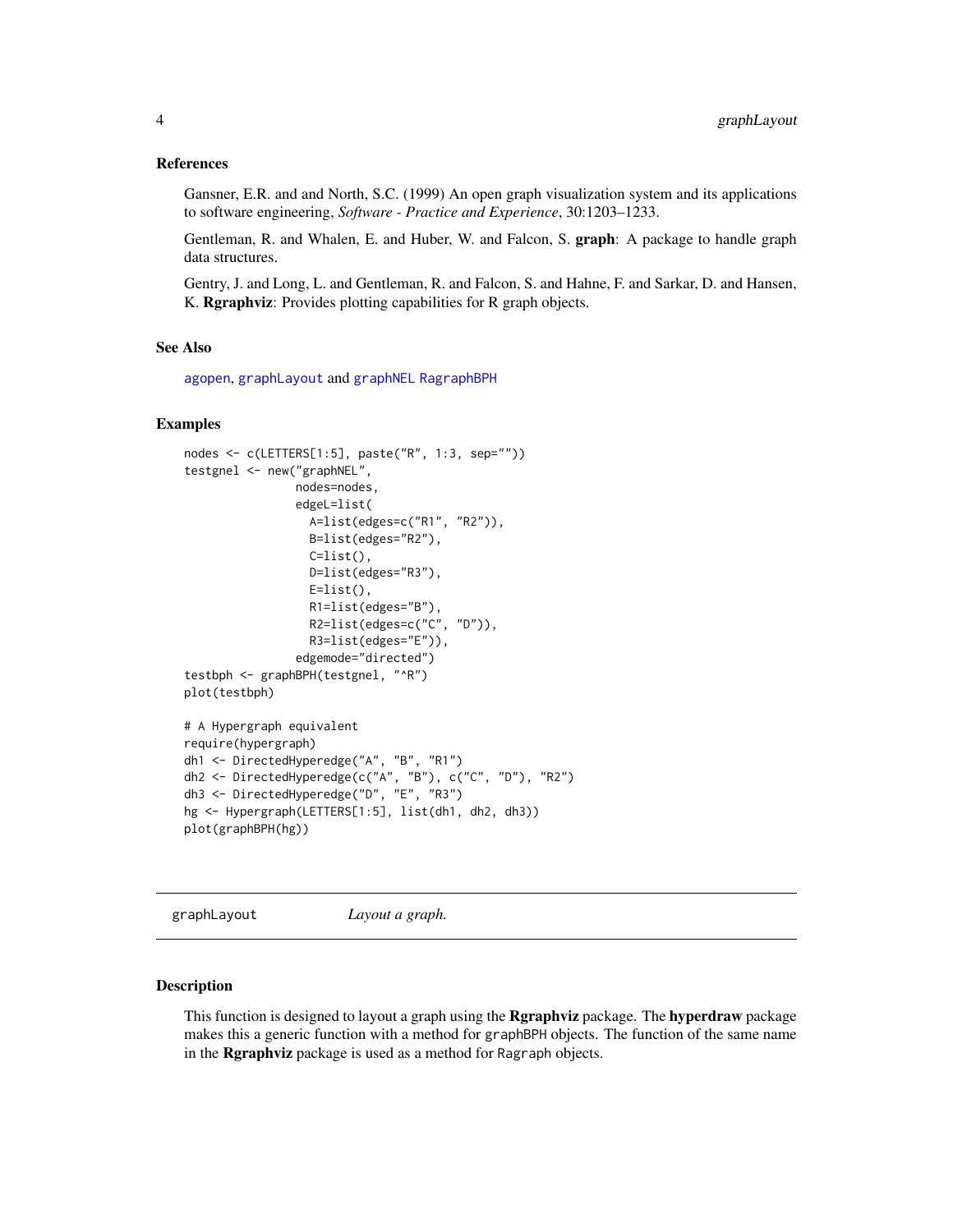# <span id="page-4-0"></span>graphLayout 5

# Usage

```
graphLayout(graph, layoutType, ...)
```
# Arguments

| graph                   | An graphBPH object, which is to be laid out.             |
|-------------------------|----------------------------------------------------------|
| layoutType              | The layout method (e.g., dot or neato).                  |
| $\cdot$ $\cdot$ $\cdot$ | These arguments will be passed to the agopen() function. |

### Value

An RagraphBPH object.

# Author(s)

Paul Murrell

# References

Gansner, E.R. and and North, S.C. (1999) An open graph visualization system and its applications to software engineering, *Software - Practice and Experience*, 30:1203–1233.

Gentry, J. and Long, L. and Gentleman, R. and Falcon, S. and Hahne, F. and Sarkar, D. and Hansen, K. Rgraphviz: Provides plotting capabilities for R graph objects.

# See Also

[agopen](#page-0-0) and [GraphvizLayouts](#page-0-0)

#### Examples

```
nodes <- c(LETTERS[1:5], paste("R", 1:3, sep=""))
testgnel <- new("graphNEL",
               nodes=nodes,
                edgeL=list(
                 A=list(edges=c("R1", "R2")),
                 B=list(edges="R2"),
                 C=list(),
                 D=list(edges="R3"),
                 E=list(),
                  R1=list(edges="B"),
                 R2=list(edges=c("C", "D")),
                 R3=list(edges="E")),
               edgemode="directed")
testbph <- new("graphBPH", testgnel, "^R")
testrabph <- graphLayout(testbph)
```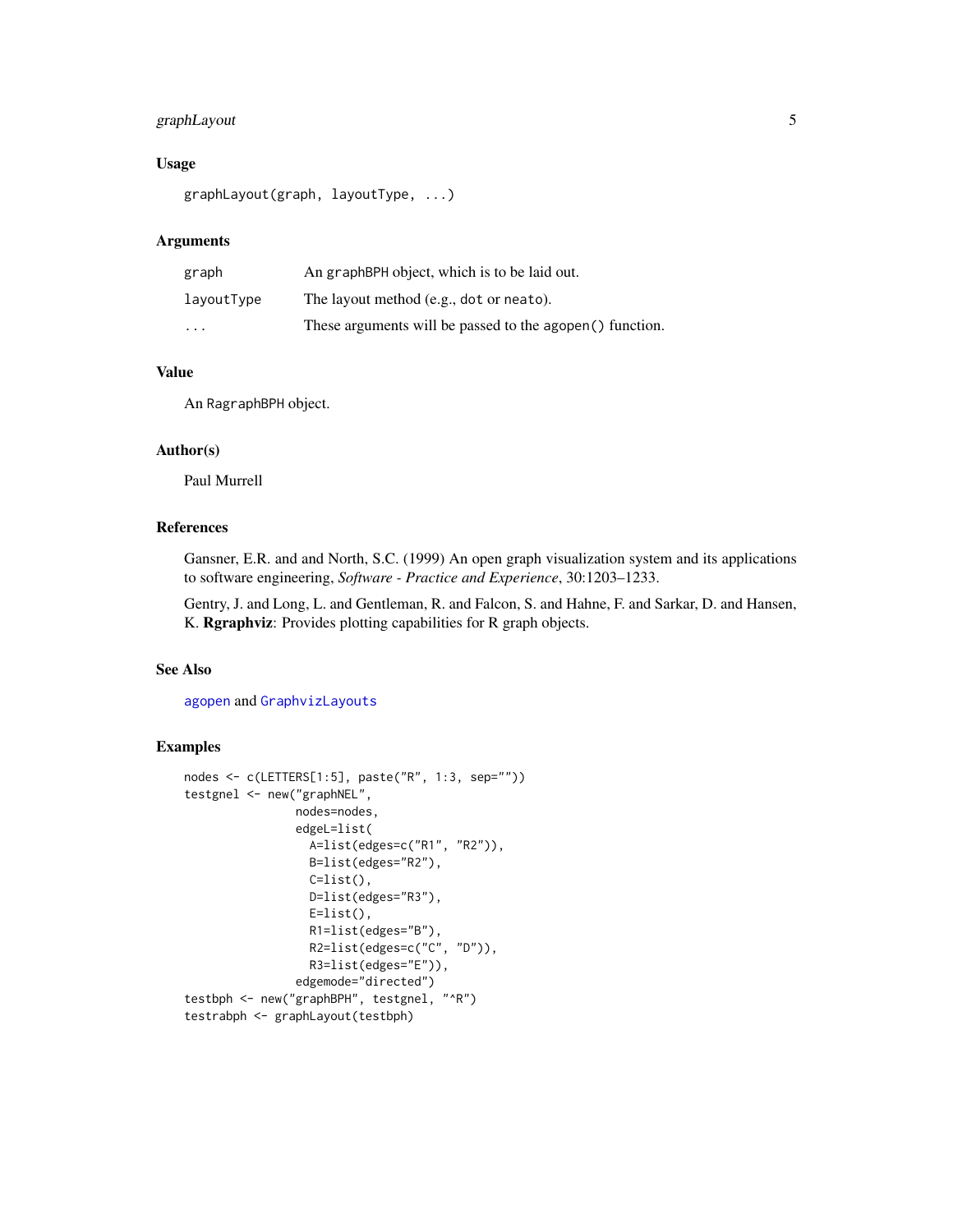<span id="page-5-1"></span><span id="page-5-0"></span>RagraphBPH-class *Class "RagraphBPH"*

#### Description

The purpose of this class is to represent a laid out version of a graphBPH object. The laying out is performed by the Rgraphviz package. This is an intermediate step in the process of drawing a graphBPH object.

#### Objects from the Class

Objects of this class should be created via the graphLayout() function.

#### Slots

graph: Object of class Ragraph. The laid out graph.

allNodes: Object of class character. The names of all nodes in the graph.

nodes: Object of class character. Records normal nodes in the graph.

edgeNodes: Object of class character. Records edge-nodes in the graph.

edgeNodeIO: Object of class list. Records which edges enter and exit each edge-node.

# Methods

- plot signature( $x =$  "RagraphBPH",  $y =$  "ANY"): draw a representation of the hypergraph where edges between normal nodes in the graph pass through an intermediate edge-node in a nice smooth curve.
- edgeDataDefaults<- signature(self = "RagraphBPH", attr = "character", value = "ANY"): set the default drawing attributes for all edges.
- edgeData<- signature(self = "RagraphBPH", from = "character", to = "character", attr = "character", value = "ANY"): set a specific drawing attribute for one or more edges.
- nodeDataDefaults<- signature(self = "RagraphBPH", attr = "character", value = "ANY"): set the default drawing attributes for all nodes.
- nodeData<- signature(self = "RagraphBPH", n = "character", attr = "character", value = "ANY"): set a specific attribute for one or more nodes.
- graphDataDefaults<- signature(self = "RagraphBPH", attr = "character", value = "ANY"): set the default drawing attributes for the graph.
- graphData<- signature(self = "RagraphBPH", n = "character", attr = "character", value = "ANY"): set a specific attribute for the graph.

#### Author(s)

Paul Murrell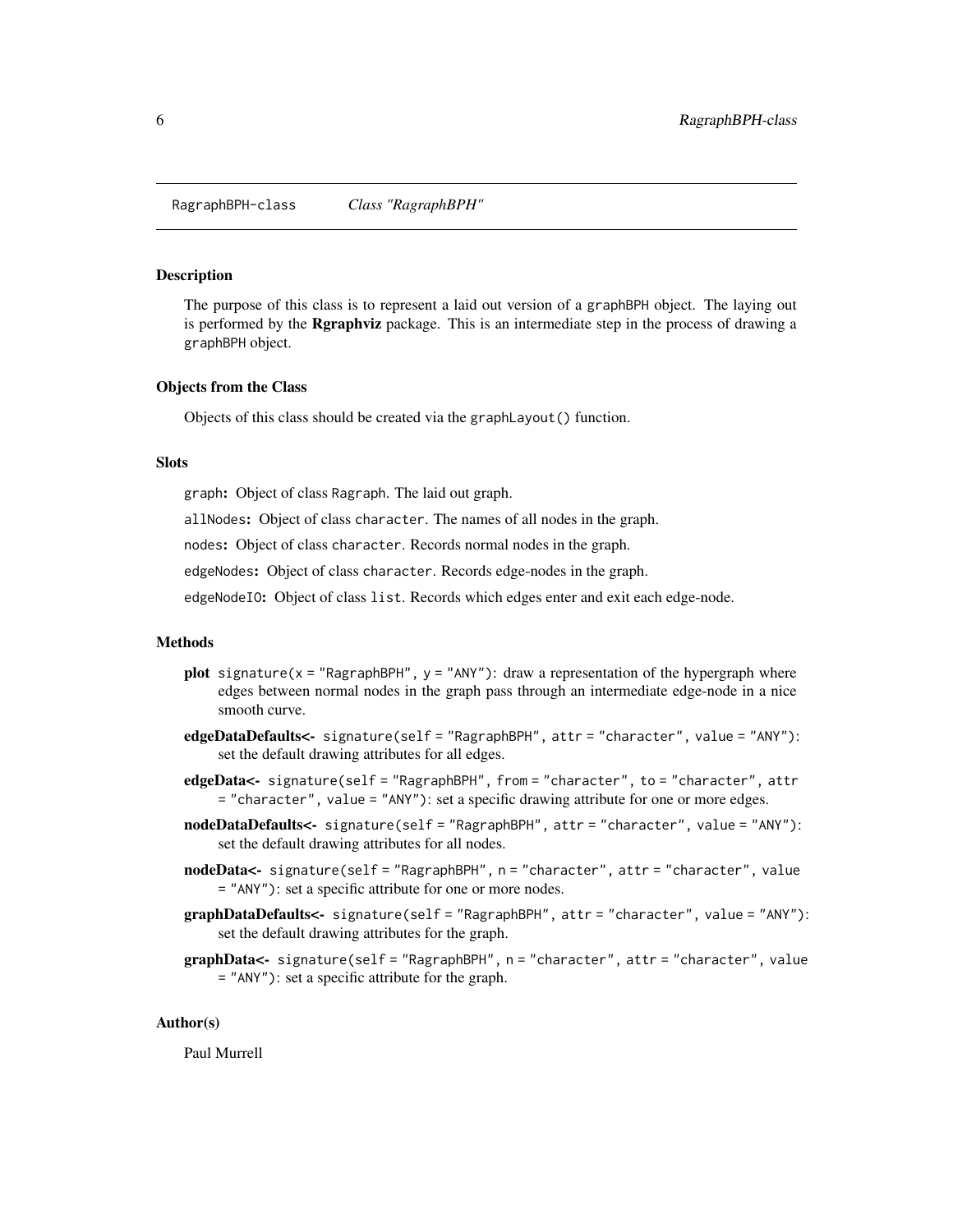# <span id="page-6-0"></span>RagraphBPH-class 7

# See Also

[graphLayout](#page-3-1), [graphBPH](#page-2-1), and [Ragraph](#page-0-0)

# Examples

```
nodes <- c(LETTERS[1:5], paste("R", 1:3, sep=""))
testgnel <- new("graphNEL",
                nodes=nodes,
                edgeL=list(
                 A=list(edges=c("R1", "R2")),
                  B=list(edges="R2"),
                 C=list(),
                  D=list(edges="R3"),
                  E=list(),
                  R1=list(edges="B"),
                  R2=list(edges=c("C", "D")),
                  R3=list(edges="E")),
                edgemode="directed")
testbph <- graphBPH(testgnel, "^R")
testrabph <- graphLayout(testbph)
edgeDataDefaults(testrabph, "lwd") <- 1
edgeData(testrabph, c("A", "R1"), c("R1", "B"), "lwd") <- c("3", 5)
edgeDataDefaults(testrabph, "color") <- "black"
edgeData(testrabph, c("A", "R1"), c("R1", "B"), "color") <- "red"
nodeDataDefaults(testrabph, "margin") <- 'unit(2, "mm")'
nodeDataDefaults(testrabph, "shape") <- "circle"
plot(testrabph)
graphDataDefaults(testrabph, "arrowLoc") <- "middle"
graphData(testrabph, "arrowLoc") <- "end"
plot(testrabph)
graphData(testrabph, "arrowLoc") <- "none"
plot(testrabph)
```